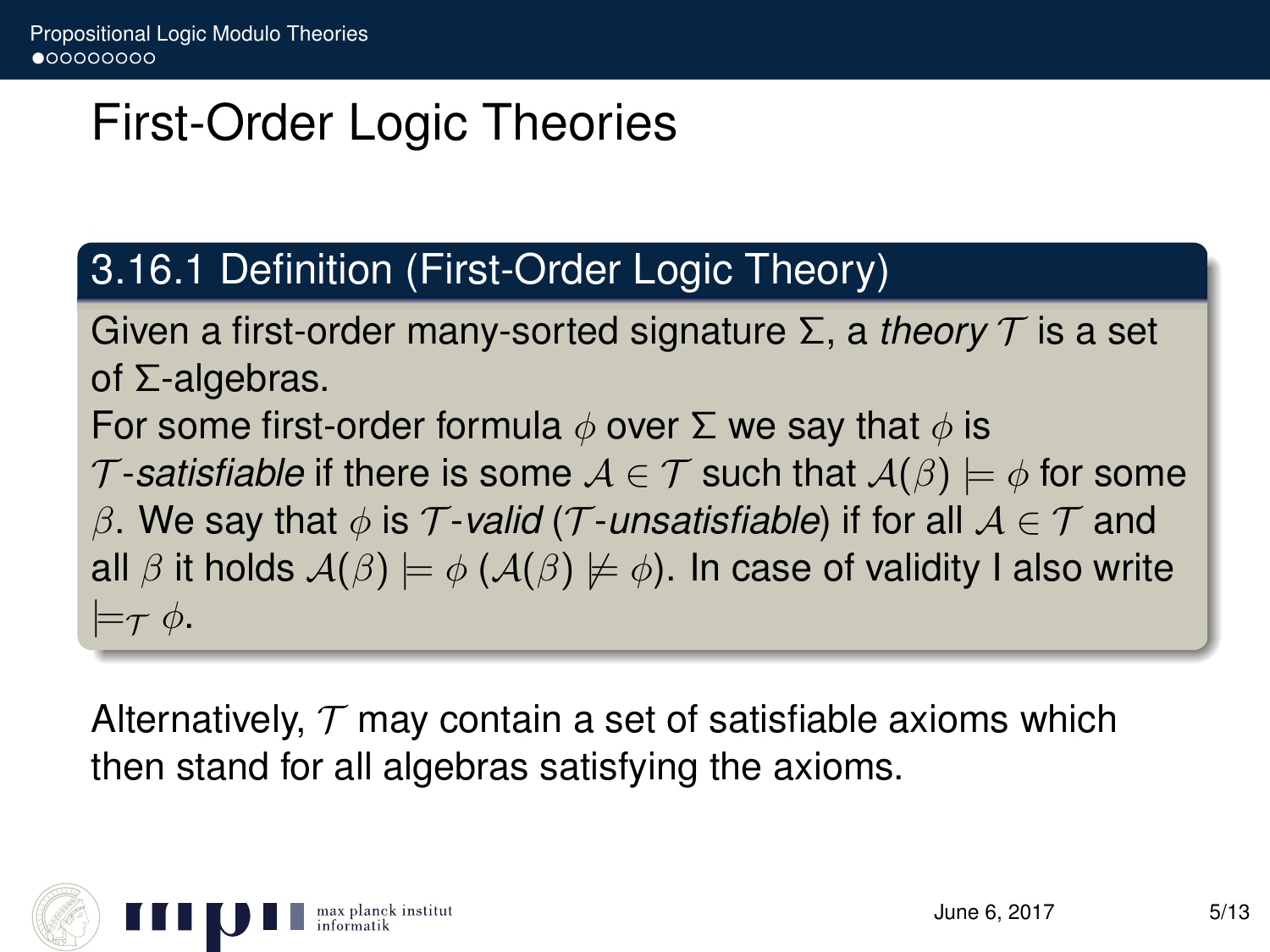# Nelson-Oppen Combination

### 7.1.1 Definition (Nelson-Oppen Basic Restrictions)

Let  $\mathcal{T}_1$  and  $\mathcal{T}_2$  be two theories. Then the *Nelson-Oppen Basic Restrictions* are:

- 1. There are decision procedures for for  $\mathcal{T}_1$  and  $\mathcal{T}_2$ .
- 2. Each decision procedure returns a complete set of variable identities as consequence of a formula.
- 3.  $\Sigma_1 \cap \Sigma_2 = \emptyset$  except for common sorts.
- 4. Both theories are convex.
- 5. All domains of models in  $\mathcal{T}_1$  and  $\mathcal{T}_2$  are infinite.

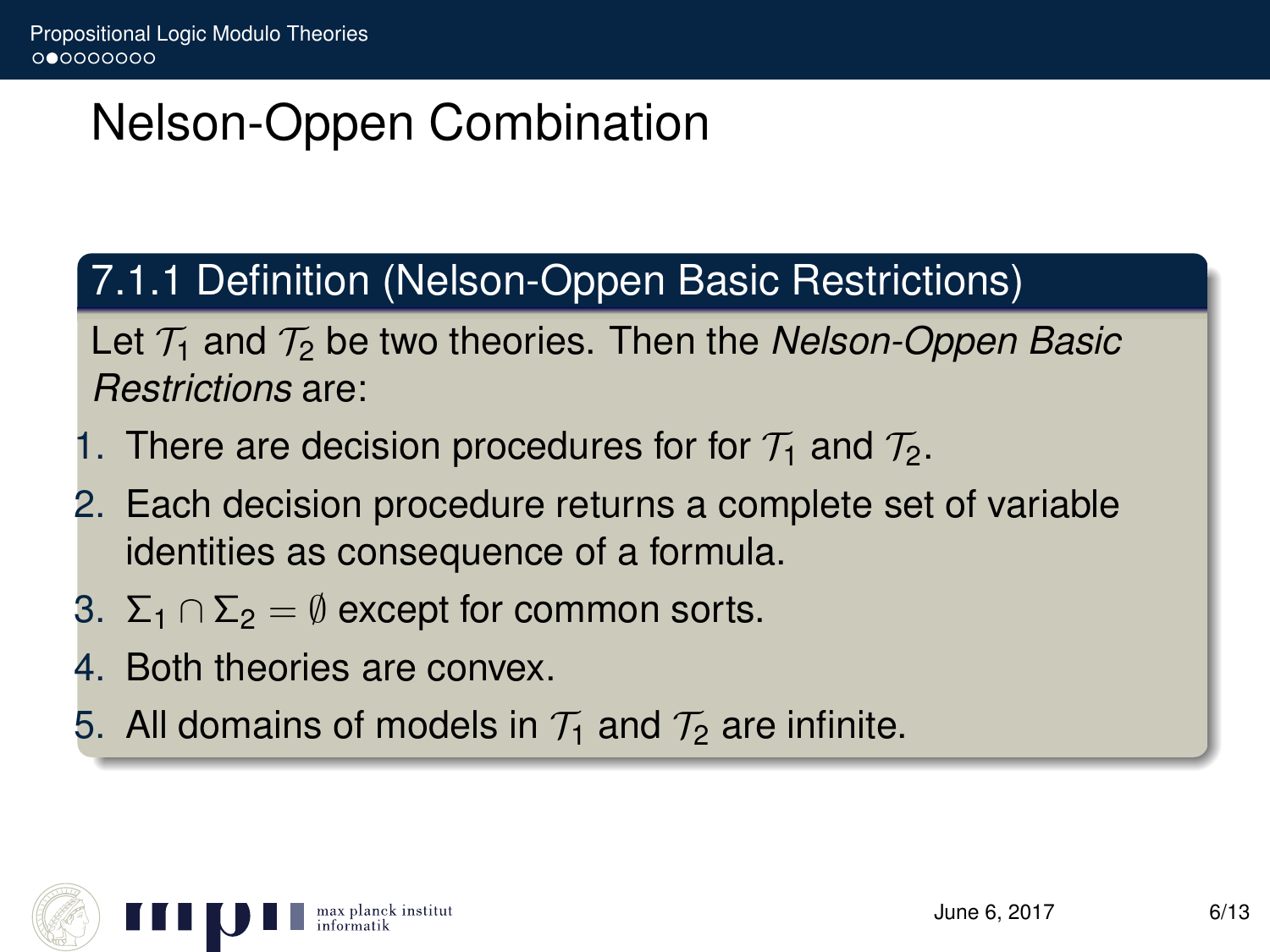Actually, restriction 7.1.1-2 is not needed, because a given finite quantifier-free formula  $\phi$  over  $\Sigma_1 \cup \Sigma_2$  contains only finitely many different variables. Now instead of putting the burden to identify variables on the decision procedure, all potential variable identifications can be guessed and tested afterwards. The disadvantage of this approach is, of course, that there are exponentially many identifications with respect to a fixed number of variables. Therefore, assuming 7.1.1-2 results in a more efficient procedure and is also supported by many procedures from Section 6.

Restriction 7.1.1-5 can be further relaxed to assume that the domains of all shared sorts of all models are either infinite or have the same number of elements.

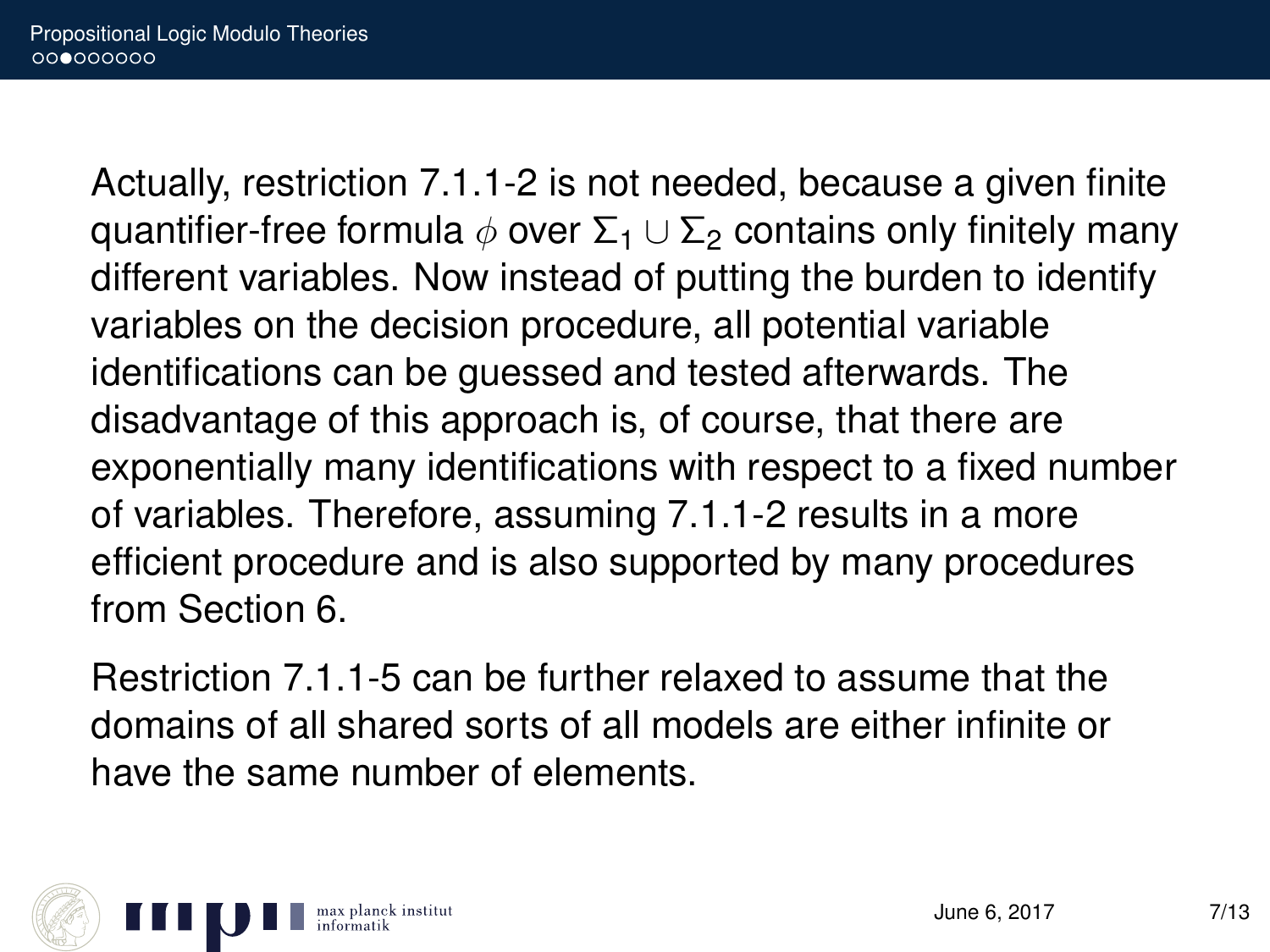## Purification

**Purify**  $N \oplus \{L[t[s]_i]_p\} \Rightarrow_{NO} N \oplus \{L[t[z]_i]_p, z \approx s\}$ if  $t = f(t_1, \ldots, t_n)$ ,  $s = h(s_1, \ldots, s_m)$ , the function symbols f and h are from different signatures,  $1 \le i \le n$ , (i.e.,  $t_i = s$ ) and *z* is a fresh variable of appropriate sort

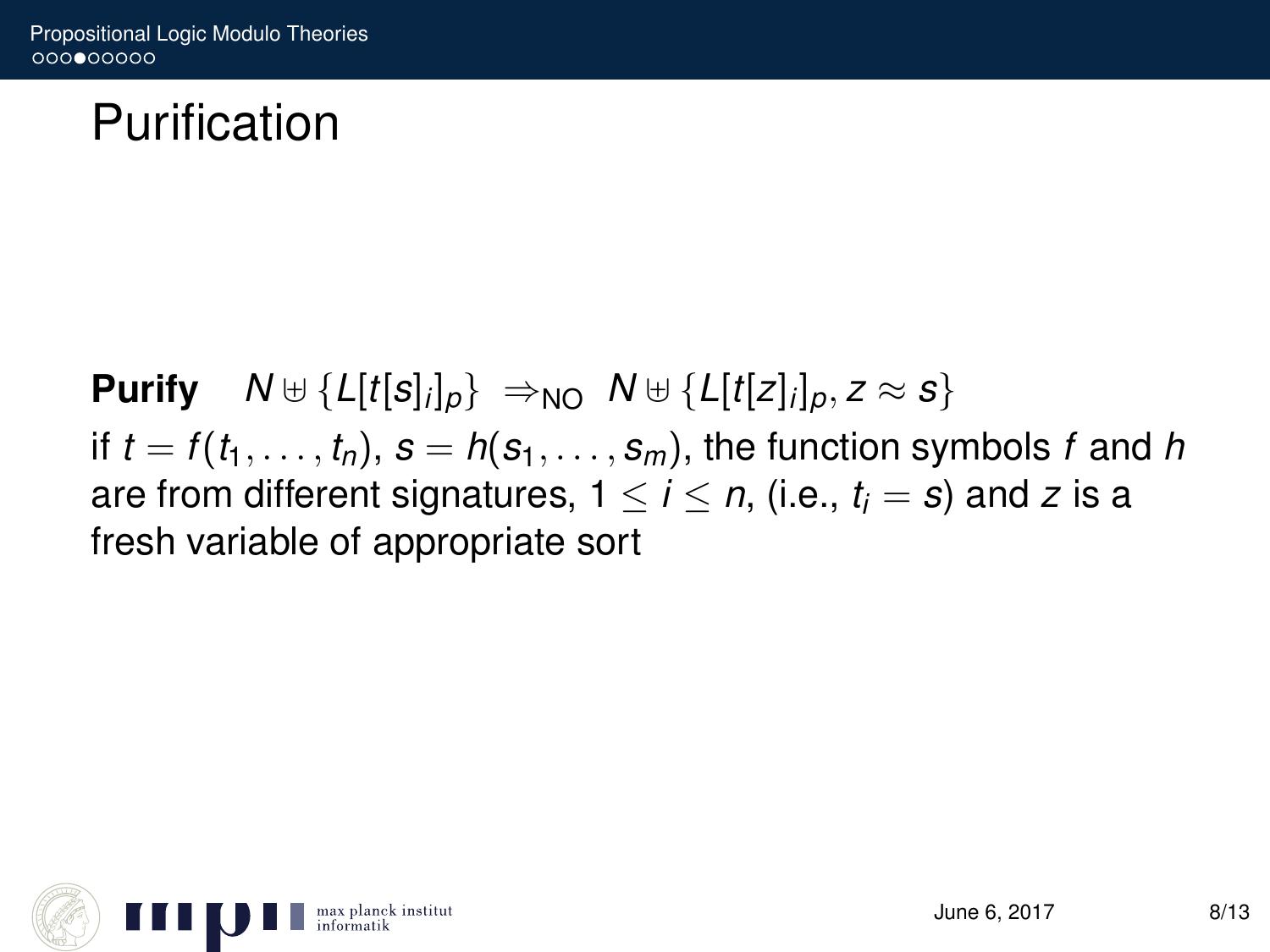## Nelson-Oppen Calculus

Now a Nelson-Oppen problem state is a five tuple  $(N_1, E_1, N_2, E_2, s)$  with  $s \in \{\top, \bot, \text{fail}\}$ , the sets  $E_1$  and  $E_2$  contain variable equations, and  $N_1$ ,  $N_2$  literals over the respective signatures, where

fiability

$$
(N_1; \emptyset; N_2; \emptyset; \bot)
$$
 is the

$$
(N_1; E_1; N_2; E_2; \text{fail})
$$

$$
(N_1;E_1;N_2;E_2;\perp)
$$

he start state for some purified set of atoms  $N = N_1 \cup N_2$  where the  $N_i$  are built from the respective signatures only is a final state, where  $N_1 \cup N_2 \cup E_1 \cup E_2$  is unsatisfiable is an intermediate state, where  $N_1 \cup E_2$ and  $N_2 \cup E_1$  have to be checked for satis-

 $(N_1; \emptyset; N_2; \emptyset; \top)$  is a final state, where  $N_1 \cup N_2$  is satisfiable